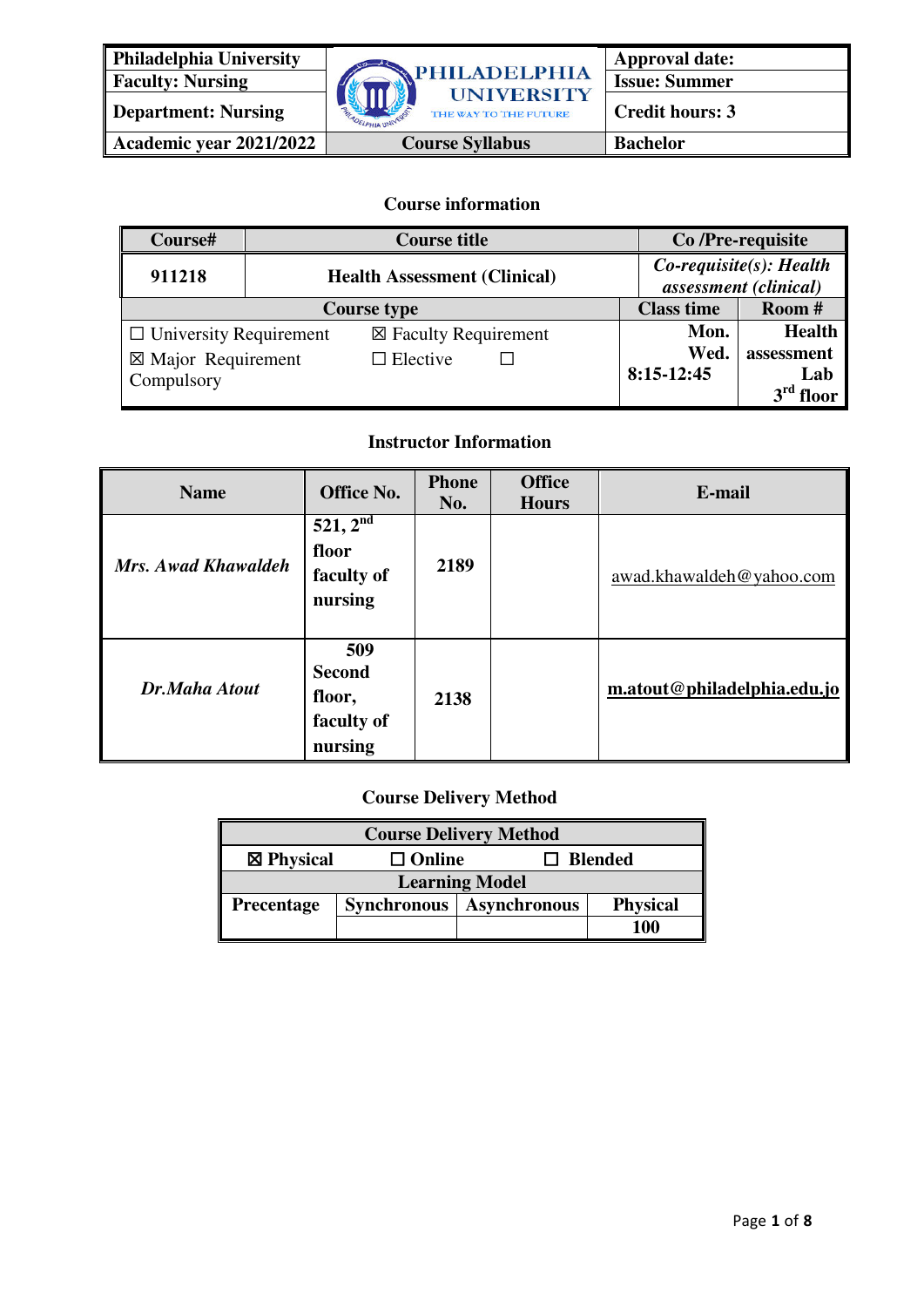This course provides a clinical basis for health assessment and physical examination, as well as hands-on clinical experience for applying information in a clinical context to practice. Students will learn the procedures and techniques for interviewing, history gathering, physical examination, and recognizing and documenting common and important symptoms during their studies.

#### **Course Learning Outcomes**

| Course textbook              | Jarvis, C. (2020). Physical Examination and Health Assessment (8th<br>Edition). Philadelphia, PA: Evolve.                                                                                                                                                                                                                                                 |
|------------------------------|-----------------------------------------------------------------------------------------------------------------------------------------------------------------------------------------------------------------------------------------------------------------------------------------------------------------------------------------------------------|
| <b>Supporting References</b> | Weber, J. Kelley, J. (2013). Health Assessment in Nursing (5th<br>ed.). Philadelphia: Wolters Kluwer Health/Lippincott Williams<br>& Wilkins.<br>Hogan-Quigley, B. Palm, L. Bickley, L. (2014). Bates' Nursing<br>guide to physical examination and history taking 11th th ed.).<br>Philadelphia: Wolters Kluwer Health/Lippincott Williams &<br>Wilkins. |
| Supporting websites          | https://evolve.elsevier.com/cs/product/9780323609395?role=student                                                                                                                                                                                                                                                                                         |
| <b>Teaching Environment</b>  | $\boxtimes$ laboratory $\Box$ Learning platform<br>$\Box$ Other<br>$\Box$ Classroom                                                                                                                                                                                                                                                                       |

#### **Learning Resources**

### **Intended learning outcomes**

| <b>Learning Outcomes</b>                                                                                                                            | Corresponding<br>Program<br>outcomes |
|-----------------------------------------------------------------------------------------------------------------------------------------------------|--------------------------------------|
| emonstrate an understanding of the proper techniques for<br>inducting health assessments for adult patients                                         | Kp1                                  |
| emonstrate an ability to distinguish between normal and<br>normal findings on health assessments.                                                   | Kp2                                  |
| p distinguish between normal and abnormal findings on<br>alth assessments.                                                                          | Kp2                                  |
| pply a health history, taking into account environmental<br>posure and family history, in order to detect present and<br>ospective health problems. | Sp2                                  |
| emonstrate the essential abilities for documenting the                                                                                              | Sp2                                  |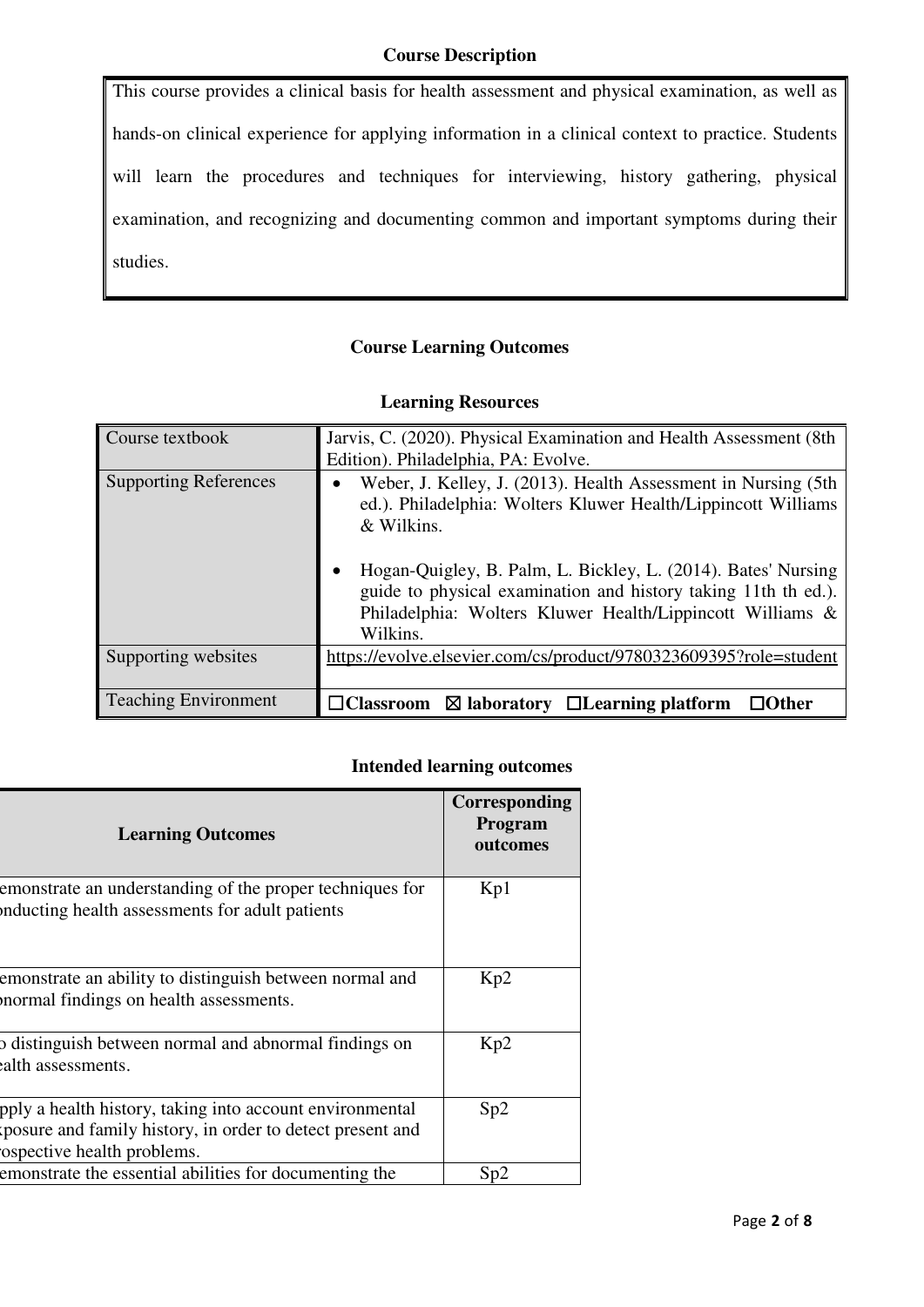| ndings of health assessments.                                                                          |     |
|--------------------------------------------------------------------------------------------------------|-----|
| tilize health assessment skills within a variety of settings.                                          | Sp1 |
| emonstrate effective communication skills in order to<br>sure a safe and comfortable work environment. | Cp3 |

# **Meetings and subjects' timetable**

| <b>Week</b> | <b>Topic</b>                                                                                                                                    | <b>Learning Methods</b>                                                                                                 | <b>Evaluation</b>                | Learning |
|-------------|-------------------------------------------------------------------------------------------------------------------------------------------------|-------------------------------------------------------------------------------------------------------------------------|----------------------------------|----------|
|             |                                                                                                                                                 |                                                                                                                         | method                           | material |
| Week 1      | Safety<br>precaution<br>$\bullet$<br>regarding<br>to<br>COVID-19<br>Introduction to the<br>$\bullet$<br>vision and mission<br>of nursing school | Lecture<br>Group discussion                                                                                             | Midexam                          | Textbook |
| Week 2      | interview<br>Patient<br>$\bullet$<br>"collecting<br>of<br>subjective<br>and<br>objective data and<br>Techniques<br>of<br>physical exam          | Lecture<br>$\bullet$<br>Demonstration<br>$\&$<br>$\bullet$<br>redemonstration<br>Role play                              | Midterm<br>exam,                 | Textbook |
| Week 3      | Assessment of Skin.<br>Hair .and Nail                                                                                                           | Lecture<br>Demonstration &<br>redemonstration                                                                           | Midterm<br>exam,                 | Textbook |
| Week 4      | assessment of head and<br>neck                                                                                                                  | Lecture<br>$\bullet$<br>Demonstration &<br>redemonstration                                                              | Midterm<br>exam<br>Quiz          | Textbook |
| Week 5      | Assessment of Eye and<br>Ear. mouth, throat and<br>nose                                                                                         | Lecture<br>$\bullet$<br>Video<br>$\bullet$<br>demonstration<br>$\&$<br>discussion<br>Demonstration &<br>redemonstration | Midterm<br>exam<br>Clinical quiz | Textbook |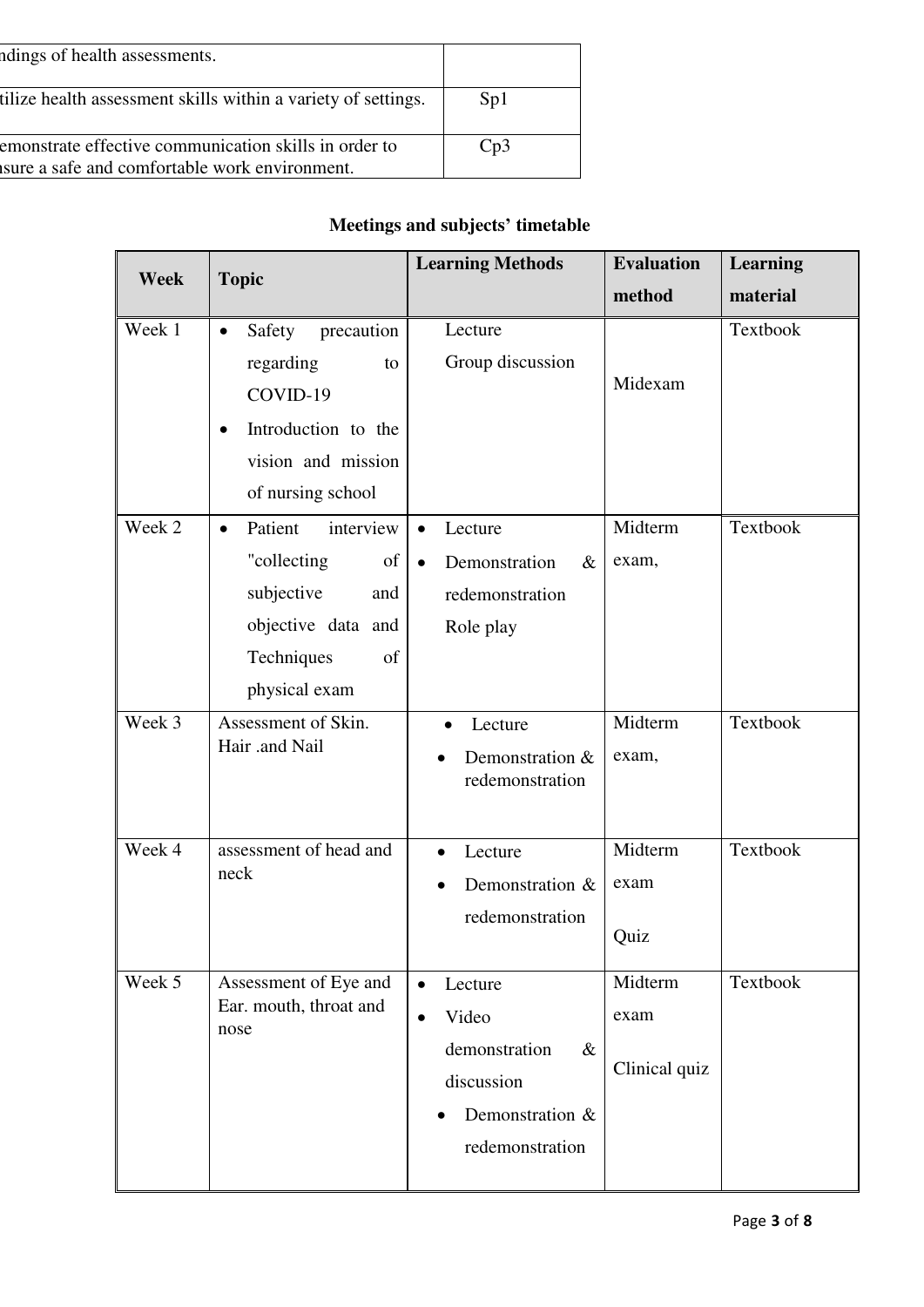| Week 6  | Assessment of the<br>thorax anterior and<br>posterior.              | Lecture<br>$\bullet$<br>Video<br>demonstration<br>$\&$<br>discussion<br>Demonstration<br>$\&$<br>redemonstration | Midterm<br>and<br>exam,<br>final exam | Textbook |
|---------|---------------------------------------------------------------------|------------------------------------------------------------------------------------------------------------------|---------------------------------------|----------|
| Week 7  | Assessment of the heart                                             | Lecture<br>$\bullet$<br>study<br>Case<br>demonstration<br>Demonstration &<br>redemonstration                     | Midterm<br>exam,<br>final exam        | Textbook |
| Week 8  | Assessment of the<br>peripheral vascular<br>system.                 | Lecture<br>$\bullet$<br>Video<br>demonstration<br>$\&$<br>discussion<br>Demonstration &<br>redemonstration       | Midterm<br>exam                       | Textbook |
|         |                                                                     | Mid-term exam                                                                                                    |                                       |          |
| Week 8  | Physical assessment of<br>the abdomen.                              | Lecture<br>$\bullet$<br>Demonstration $\&$<br>redemonstration                                                    | Final Exam                            | Textbook |
| Week 9  | .Physical assessment of<br>the abdomen.                             | Lecture<br>$\bullet$<br>Demonstration &<br>redemonstration                                                       | Final Exam                            | Textbook |
| Week 10 | of<br>$\bullet$<br>Assessment<br>muscle $\&$<br>skeletal<br>systems | Lecture<br>$\bullet$<br>Demonstration &<br>redemonstration                                                       | Final Exam                            | Textbook |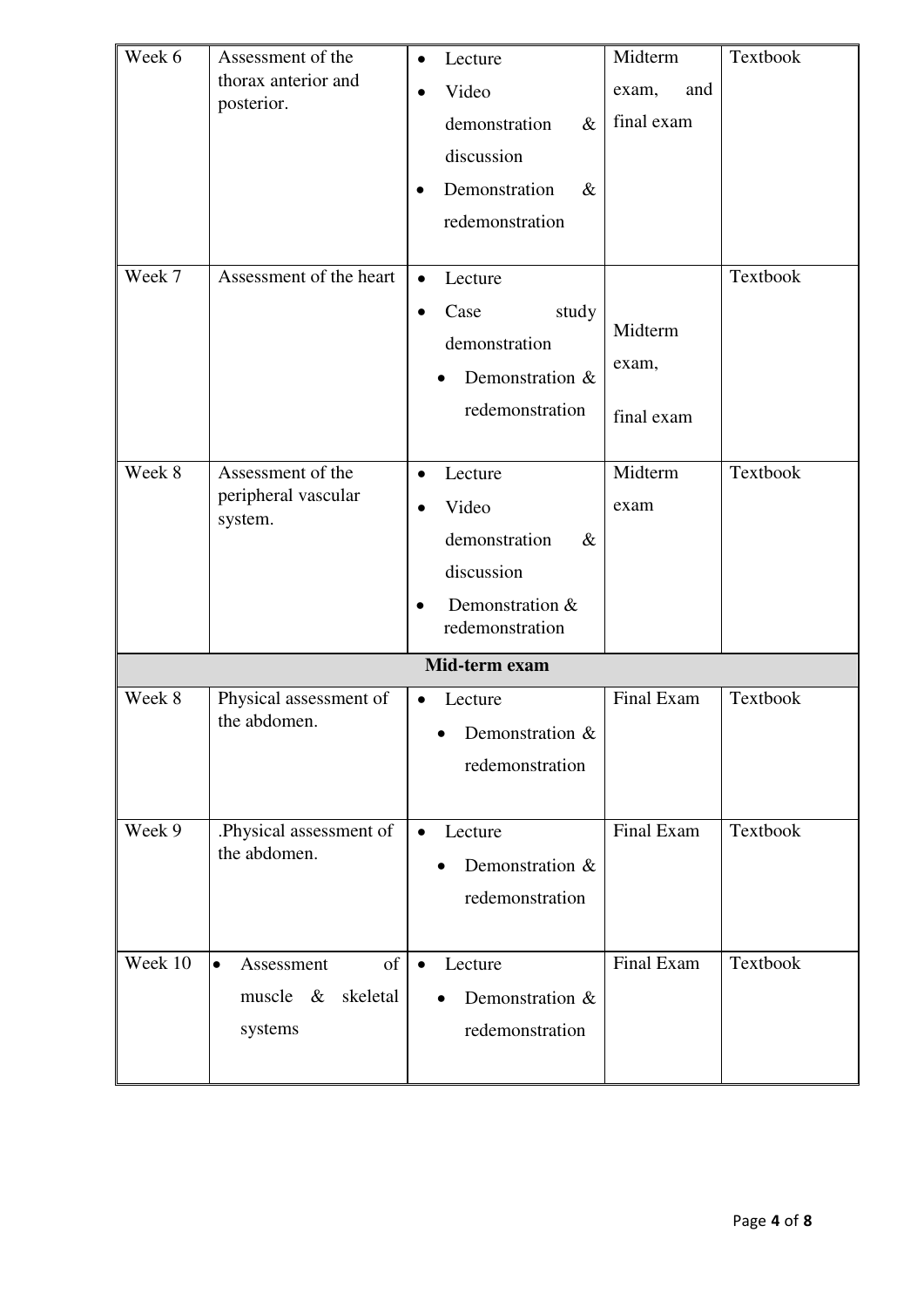| Week 11<br>Week 12 | of<br>Assessment<br>$\bullet$<br>muscle $\&$<br>skeletal<br>systems<br>of<br>$\bullet$<br>Assessment<br>skeletal<br>muscle $\&$<br>systems | Lecture<br>$\bullet$<br>Video<br>$\bullet$<br>demonstration<br>$\&$<br>discussion<br>Lecture<br>$\bullet$<br>Demonstration<br>$\&$<br>$\bullet$<br>redemonstration | Final Exam | Textbook<br>Textbook |
|--------------------|--------------------------------------------------------------------------------------------------------------------------------------------|--------------------------------------------------------------------------------------------------------------------------------------------------------------------|------------|----------------------|
| Week 13            | Assessment of<br>$\bullet$<br>the<br>nervous systems and<br>mental health                                                                  | Lecture<br>$\bullet$<br>Video<br>$\bullet$<br>demonstration<br>$\&$<br>discussion<br>study<br>Case<br>$\bullet$<br>discussion                                      | Final Exam | Textbook             |
| Week 14            | Assessment of<br>$\bullet$<br>the nervous<br>systems                                                                                       | Lecture<br>$\bullet$<br>Demonstration<br>$\&$<br>$\bullet$<br>redemonstration                                                                                      | Final Exam | Textbook             |
| Week 15            | Assessment of<br>$\bullet$<br>the nervous<br>systems and<br>mental health                                                                  | Lecture<br>$\bullet$<br>Video<br>demonstration &<br>discussion<br>Case<br>study<br>$\bullet$<br>discussion                                                         | Final Exam | Textbook             |
| Week 16            | Review                                                                                                                                     | Lecture<br>$\bullet$<br>demonstration<br>$\&$<br>$\bullet$<br>discussion                                                                                           | Final Exam | Textbook             |
|                    | <b>Final Exam</b>                                                                                                                          |                                                                                                                                                                    |            |                      |

## **Course Contributing to Learner Skill Development**

Using Technology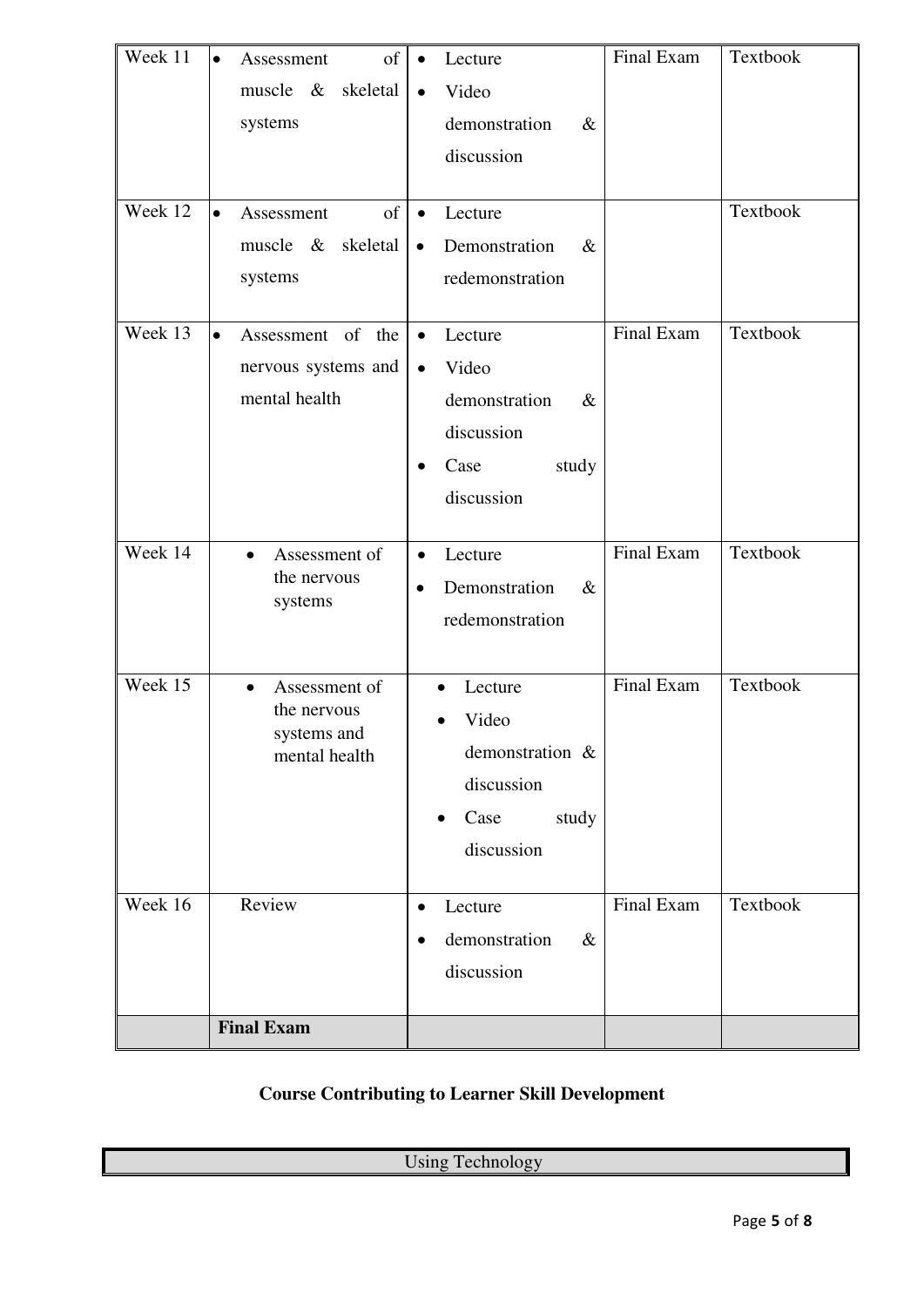| Utilize evidence based practice in providing care for individuals, families, and       |
|----------------------------------------------------------------------------------------|
| groups                                                                                 |
| <b>Communication skills</b>                                                            |
| Self-reflection, friendliness, confidence, empathy, respect, responsiveness, morality. |
| Application of concepts learnt                                                         |
| Apply leadership and lifelong learning skills such as                                  |

### **Assessment Methods and Grade Distribution**

| <b>Assessment Methods</b>    | Grade<br>Weight | <b>Assessment Time</b><br>(Week No.) | <b>Link to Course</b><br><b>Outcomes</b> |
|------------------------------|-----------------|--------------------------------------|------------------------------------------|
| <b>Mid Term Exam</b>         | % 30            | $8th$ week                           | K1, K2, S1, S2                           |
| <b>Various Assessments *</b> | % 30            | <b>Overall course</b><br>duration    | C2, S1, S2                               |
| <b>Final Exam</b>            | % 40            | $\frac{16th}{16}$ week               | K1, K2, S1, S2                           |
| <b>Total</b>                 | %100            |                                      |                                          |

\* includes: quiz, in class and out of class assignment, presentations , reports, videotaped assignment, group or individual projects.

## **Alignment of Course Outcomes with Learning and Assessment Methods**

| <b>Number</b>  | <b>Learning Outcomes</b>                                                                                                                                    | <b>Learning</b><br>Method*                                                 | <b>Assessment</b><br>Method**          |
|----------------|-------------------------------------------------------------------------------------------------------------------------------------------------------------|----------------------------------------------------------------------------|----------------------------------------|
|                | Knowledge                                                                                                                                                   |                                                                            |                                        |
| K1             | Demonstrate an understanding of the<br>proper techniques for conducting health<br>assessments for adult patients                                            | Lecture,<br>demonstration<br>and<br>redemonstration<br>Video<br>discussion | <b>Clinical exam</b><br><b>Quizzes</b> |
| K <sub>2</sub> | Demonstrate an ability to distinguish<br>between normal and abnormal findings<br>on health assessments.                                                     | Lecture,<br>demonstration<br>and<br>redemonstration<br>Video<br>discussion | <b>Clinical Exam</b><br><b>Quizzes</b> |
| K3             | To distinguish between normal and<br>abnormal findings on health<br>assessments.                                                                            | Lecture,<br>demonstration<br>and<br>redemonstration<br>Video<br>discussion | <b>Clinical exam</b><br><b>Quizzes</b> |
|                | <b>Skills</b>                                                                                                                                               |                                                                            |                                        |
| S <sub>1</sub> | Apply a health history, taking into account<br>environmental exposure and family<br>history, in order to detect present and<br>prospective health problems. | Lecture,<br>demonstration<br>and<br>redemonstration<br>Video<br>discussion | <b>Clinical exam</b><br><b>Quizzes</b> |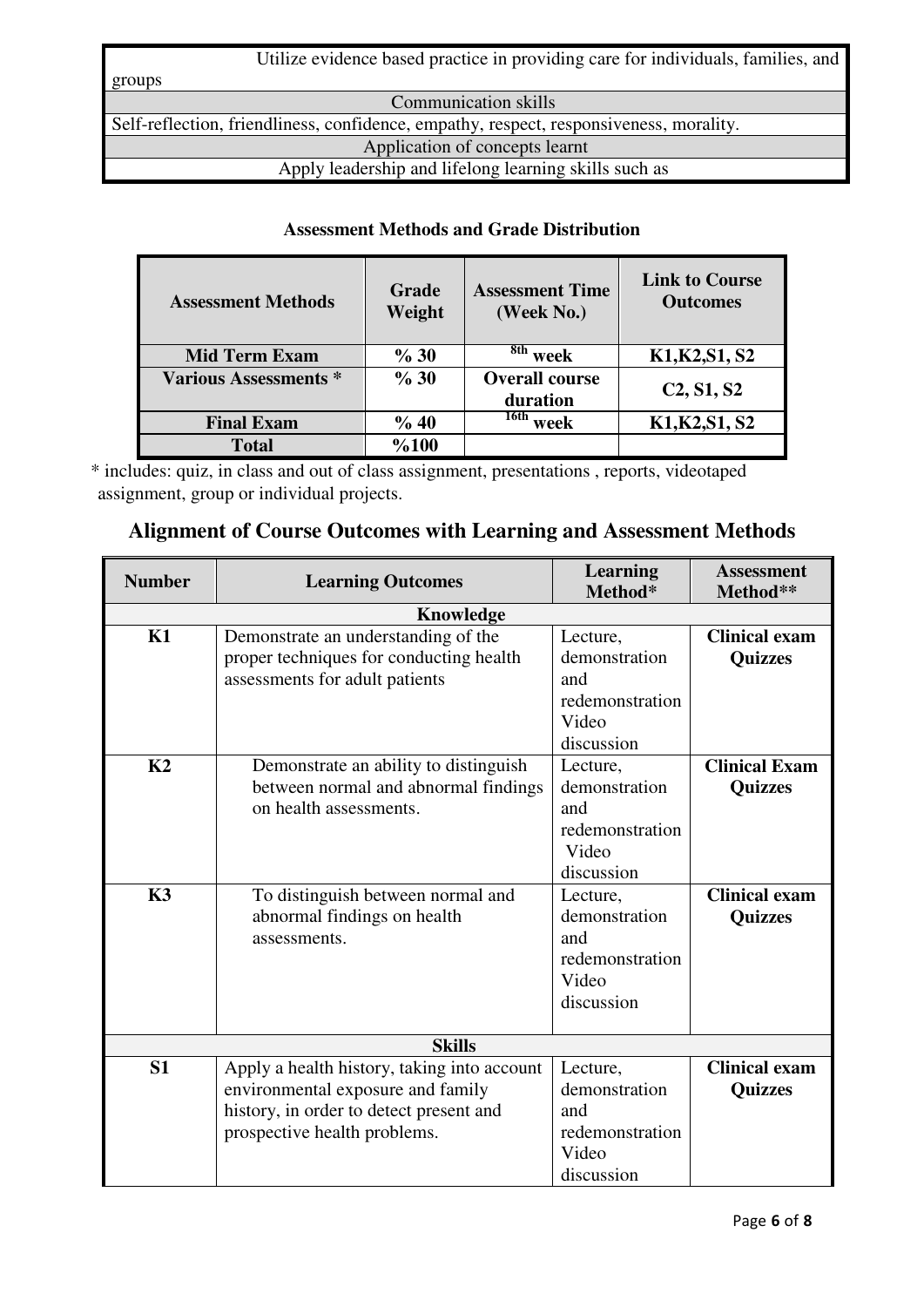| S <sub>2</sub> | Demonstrate the essential abilities for<br>documenting the findings of health<br>assessments.                | Lecture,<br>demonstration<br>and<br>redemonstration<br>Video<br>discussion | <b>Clinical exam</b><br><b>Quizzes</b>                                                 |  |  |
|----------------|--------------------------------------------------------------------------------------------------------------|----------------------------------------------------------------------------|----------------------------------------------------------------------------------------|--|--|
| S <sub>3</sub> | Utilize health assessment skills within a<br>variety of settings.                                            | Lecture,<br>demonstration<br>and<br>redemonstration<br>Video<br>discussion | <b>Clinical exam</b><br><b>Quizzes</b>                                                 |  |  |
|                | <b>Competencies</b>                                                                                          |                                                                            |                                                                                        |  |  |
| C1             | Demonstrate effective communication<br>skills in order to ensure a safe and<br>comfortable work environment. | Demonstration<br>$\&$<br>redemonstration                                   | <b>Daily</b><br><b>Evaluation for</b><br><b>Lab Sessions</b><br><b>Professionalism</b> |  |  |

\* includes: Lecture, flipped Class, project- based learning , problem solving based learning, collaborative learning

\*\* includes: quiz, in class and out of class assignment , presentations , reports, videotaped assignment, group or individual projects.

### **Course Polices**

| <b>Policy</b>        | <b>Policy Requirements</b>                                                       |  |  |
|----------------------|----------------------------------------------------------------------------------|--|--|
| <b>Passing Grade</b> | The minimum passing grade for the course is $(50\%)$ and the minimum final       |  |  |
|                      | mark recorded on transcript is $(35\%)$ .                                        |  |  |
|                      | Missing an exam without a valid excuse will result in a zero grade to            |  |  |
|                      | be assigned to the exam or assessment.                                           |  |  |
| <b>Missing</b>       | A Student who misses an exam or scheduled assessment, for a                      |  |  |
| <b>Exams</b>         | legitimate reason, must submit an official written excuse within a               |  |  |
|                      | week from the an exam or assessment due date.                                    |  |  |
|                      | A student who has an excuse for missing a final exam should submit               |  |  |
|                      | the excuse to the dean within three days of the missed exam date.                |  |  |
| <b>Attendance</b>    | The student is not allowed to be absent more than $(15\%)$ of the total hours    |  |  |
|                      | prescribed for the course, which equates to six lectures days (M, W) and         |  |  |
|                      | seven lectures $(S,T,R)$ . If the student misses more than $(15\%)$ of the total |  |  |
|                      | hours prescribed for the course without a satisfactory excuse accepted by the    |  |  |
|                      | dean of the faculty, s/he will be prohibited from taking the final exam and      |  |  |
|                      | the grade in that course is considered (zero), but if the absence is due to      |  |  |
|                      | illness or a compulsive excuse accepted by the dean of the college, then         |  |  |
|                      | withdrawal grade will be recorded.                                               |  |  |
| <b>Academic</b>      | Philadelphia University pays special attention to the issue of academic          |  |  |
| <b>Honesty</b>       | integrity, and the penalties stipulated in the university's instructions are     |  |  |
|                      | applied to those who are proven to have committed an act that violates           |  |  |
|                      | academic integrity, such as: cheating, plagiarism (academic theft), collusion,   |  |  |
|                      | and violating intellectual property rights.                                      |  |  |